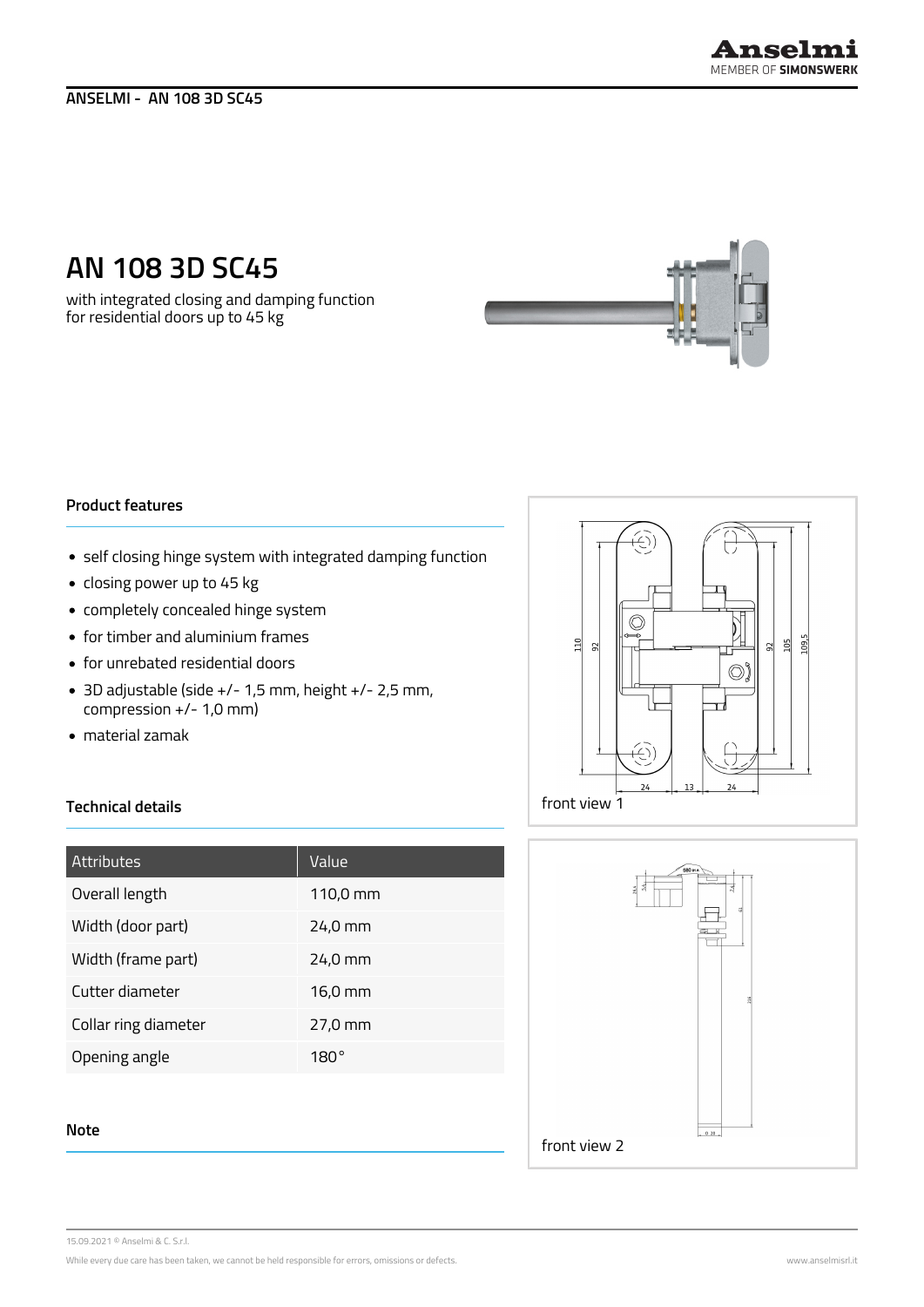## **ANSELMI - AN 108 3D SC45**

The closing power mentioned above refers to the use of one self closing hinge per door leaf (900 x 2100 mm).

Finishes shown on the model version AN 160 3D. Deviations possible with this model version.

The self closing hinge has to be used only in combination with the given hinges and has to be installed at half the height of the door leaf, approximately at the same height of the lock (magnetic lock recommended).

The installation on doors subject to specific norms has to be verified by the customer according to the national law.

Alternatively, the routing can be carried out with a cutter diameter of 14,0 mm and a collar ring diameter of 25,0 mm.



### **Combinations**

AN 140 3D AN 160 3D AN 140 3D FZ

#### **Item**

| Finish(es)          | Satin Chrome (AN 014)                  |
|---------------------|----------------------------------------|
| OF-NR.              | AN 014                                 |
| <b>VPF</b>          | pack of 1                              |
| <b>DIN</b>          | DIN right and left hand                |
| <b>FAN</b>          | 8054608700277                          |
| Finish(es)          | <b>Black (AN 018)</b>                  |
| OF-NR.              | AN 018                                 |
| <b>VPF</b>          | pack of 1                              |
| <b>DIN</b>          | DIN right and left hand                |
| FAN                 | 8054608700284                          |
| Finish(es)          | Antique Bronze (AN 035)                |
| OF-NR.              | AN 035                                 |
| VPF                 | pack of 1                              |
| <b>DIN</b>          | DIN right and left hand                |
| FAN                 | 8054608700239                          |
| Finish(es)<br>OF-NR | Aluminium Chrome (AN<br>036)<br>AN 036 |





15.09.2021 © Anselmi & C. S.r.l.

While every due care has been taken, we cannot be held responsible for errors, omissions or defects. We wanted that the state of the state of the state of the state of the state of the state of the state of the state of th